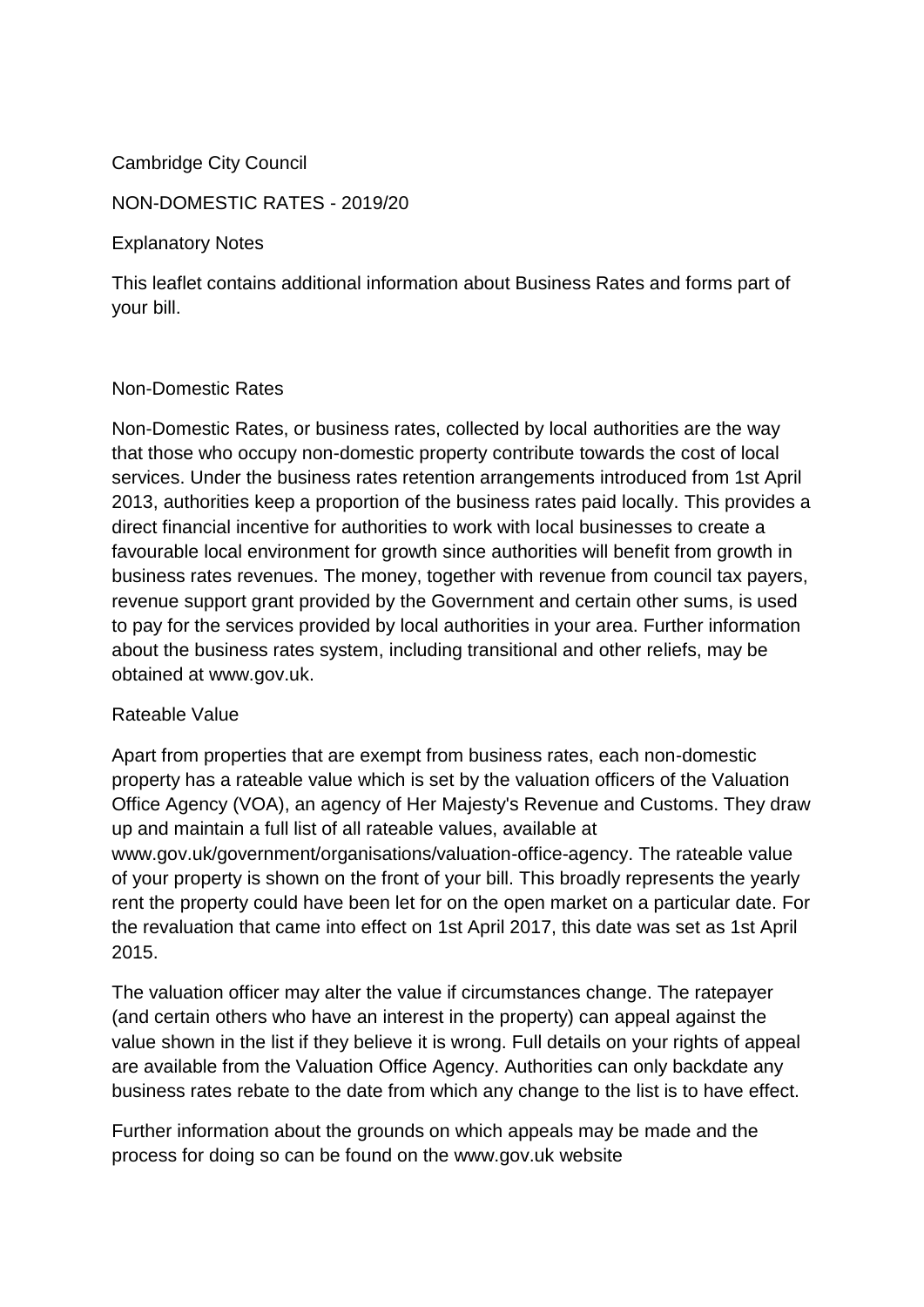## National Non-Domestic Rating Multiplier

The local authority works out the business rates bill by multiplying the rateable value of the property by the appropriate multiplier.

There are two multipliers: the standard non-domestic rating multiplier and the small business non-domestic rating multiplier. The former is higher to pay for small business rate relief. Except in the City of London where special arrangements apply, the Government sets the multipliers for each financial year for the whole of England according to formulae set by legislation. The current multipliers are shown on the front of your bill.

# Business Rates Instalments

Payment of business rate bills is automatically set on a 10-monthly cycle. However, you may choose to pay over 12 months, if you wish to take up this offer, you should contact the local authority as soon as possible.

Revaluation 2017 and Transitional Arrangements

All rateable values are reassessed at a general revaluation. The most recent revaluation took effect from 1st April 2017.

Revaluations make sure each ratepayer pays their fair contribution and no more, by ensuring that the share of the national rates bill paid by any one ratepayer reflects changes over time in the value of their property relative to others.

A £3.6 billion transitional relief scheme limits changes in rate bills as a result of the 2017 revaluation. To help pay for the limits on increases in bills, there are also limits on reductions in bills. Under the transitional scheme, limits continue to apply to yearly increases and decreases until the full amount is due (rateable value times the appropriate multiplier). The scheme applies only to the bill based on a property at the time of the revaluation. If there are any changes to the property after 1st April 2017, transitional arrangements will not normally apply to the part of a bill that relates to any increase in rateable value due to those changes. Changes to your bill as a result of other reasons (such as changes to the amount of small business rate relief) are not covered by the transitional arrangements.

The transitional arrangements are applied automatically and are shown on the front of your bill. Further information about transitional arrangements and other reliefs may be obtained from Cambridge City Council or the website www.gov.uk/introduction-tobusiness-rates.

Unoccupied Property Rating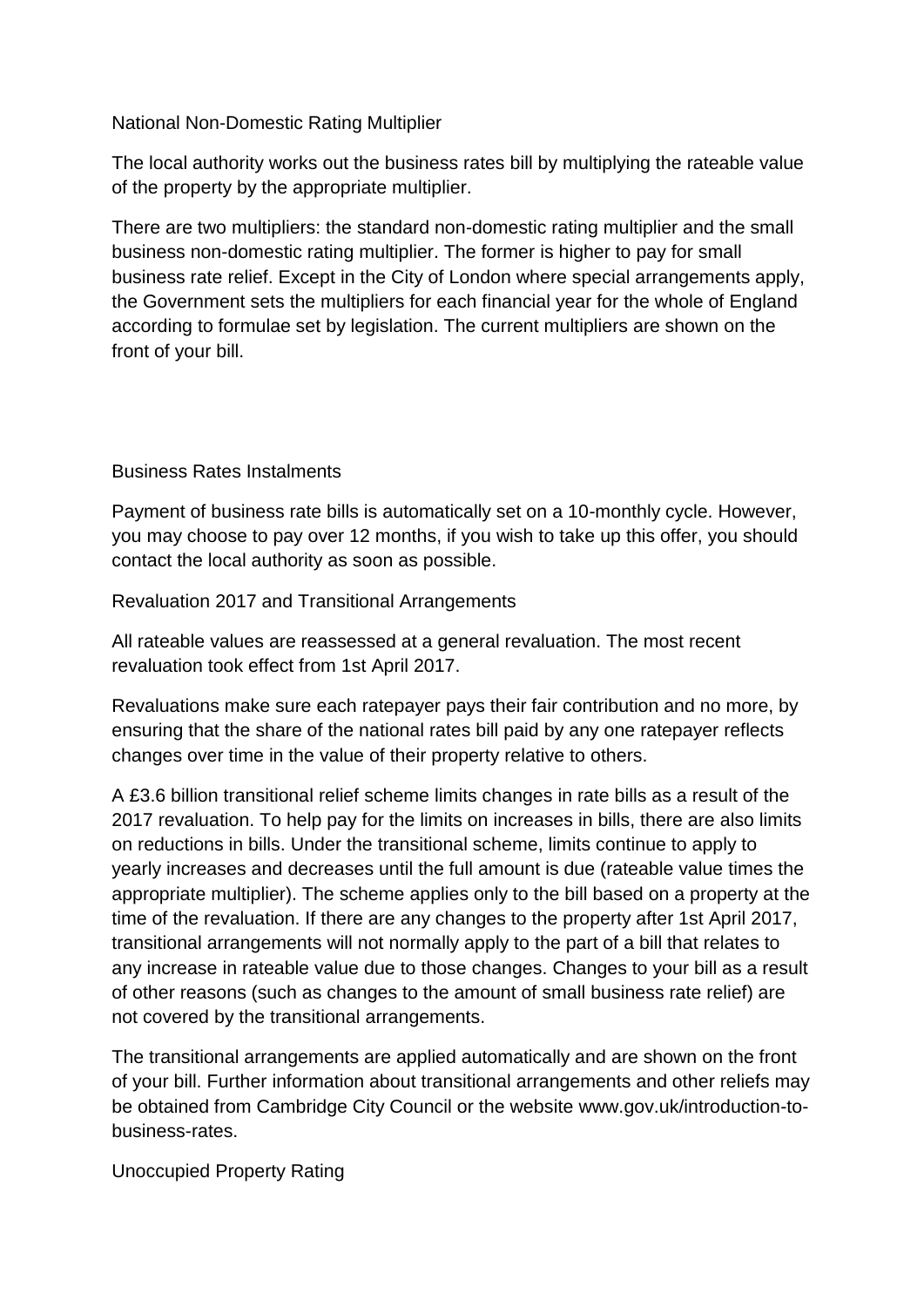Business rates will not be payable in the first three months that a property is empty. This is extended to six months in the case of certain industrial properties. After this period rates are payable in full. In most cases the unoccupied property rate is zero for properties owned by charities and community amateur sports clubs. In addition, there are a number of exemptions from the unoccupied property rate. Please contact us for full details of exemptions or visit our website at www.cambridge.gov.uk/business-rates .

## Partly Occupied Property Relief

A ratepayer is liable for the full non-domestic rate whether a property is wholly occupied or only partly occupied. Where a property is partly occupied for a short time, the local authority has discretion in certain cases to award relief in respect of the unoccupied part. Full details can be obtained from the local authority.

## Small Business Rate Relief

Ratepayers who occupy a property with a rateable value which does not exceed £50,999 (and who are not entitled to other mandatory relief or are liable for unoccupied property rates) will have their bills calculated using the lower small business non-domestic rating multiplier.

In addition, generally, if the sole or main property is shown on the rating list with a rateable value which does not exceed £15,000, the ratepayer will receive a percentage reduction in their rates bill for this property of up to a maximum of 100%. For a property with a rateable value of not more than £12,000, the ratepayer will receive a 100% reduction in their rates bill.

Generally, this percentage reduction (relief) is only available to ratepayers who occupy either -

(a) One property, or one main property and other additional properties providing those additional properties each have a rateable value which does not exceed £2,899.

The rateable value of the property mentioned in (a), or the aggregate rateable value of all the properties mentioned in (b), must not exceed £19,999 outside London or £27,999 in London on each day for which relief is being sought. If the rateable value, or aggregate rateable value, increases above those levels, relief will cease from the day of the increase.

The Government has introduced additional support to small businesses. For those businesses that take on an additional property which would normally have meant the loss of small business rate relief, the Government has confirmed that they will be allowed to keep that relief for a period of 12 months.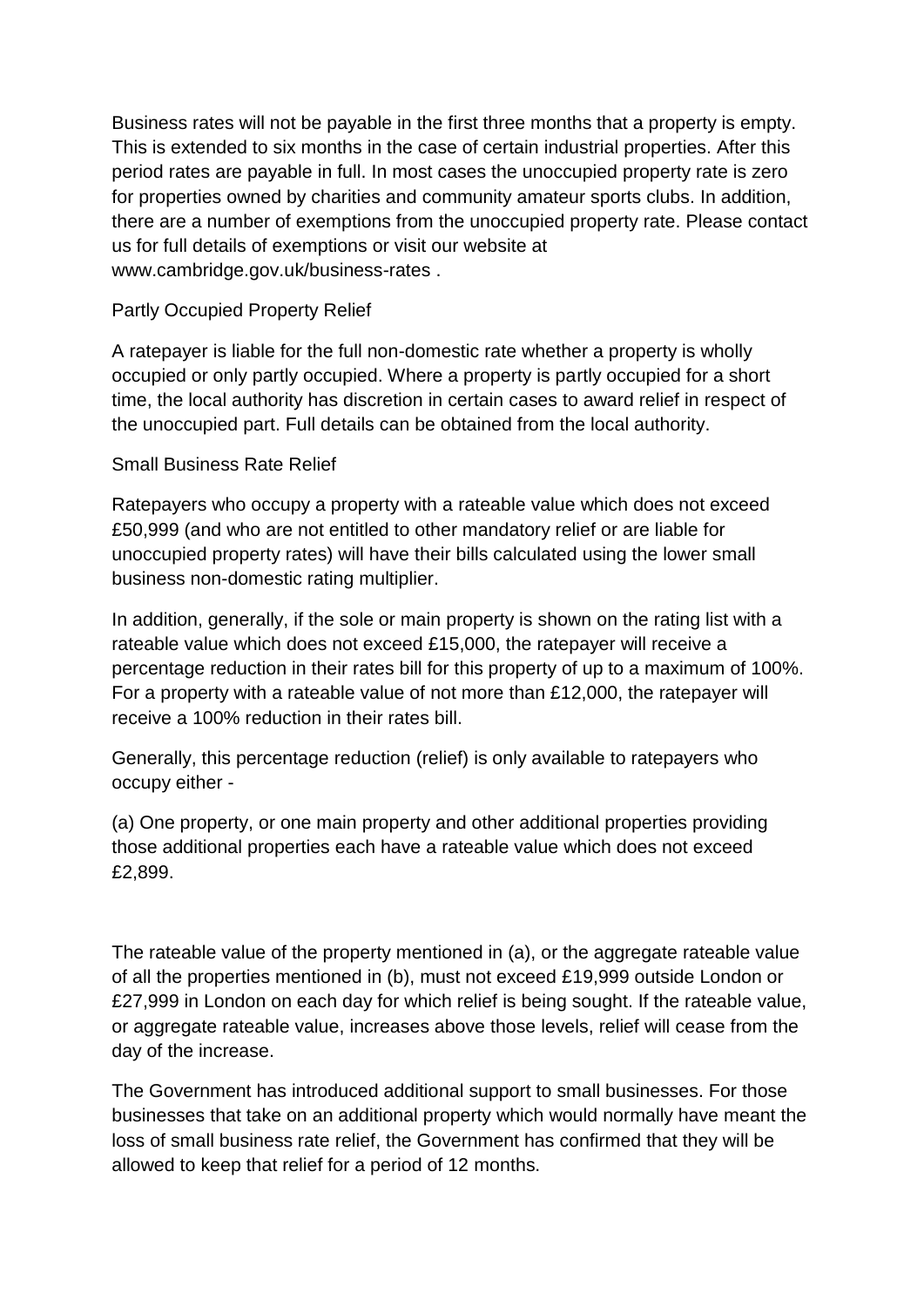Where a ratepayer meets the eligibility criteria and is not in receipt of the relief, they should contact their local authority. Provided the ratepayer continues to satisfy the conditions for relief which apply at the relevant time as regards the property and the ratepayer, they will automatically continue to receive relief in each new valuation period. Certain changes in circumstances will need to be notified to the local authority by a ratepayer whose in receipt of relief (other changes will be picked up by the local authority). The changes which should be notified are -

(a) The ratepayer taking up occupation of an additional property, and

(b) An increase in the rateable value of a property occupied by the ratepayer in an area other than the area of the local authority which granted the relief.

Charity and Community Amateur Sports Club Relief

Charities and registered Community Amateur Sports Clubs are entitled to 80% relief where the property is occupied by the charity or the club, and is wholly or mainly used for the charitable purposes of the charity (or of that and other charities), or for the purposes of the club (or of that and other clubs).

The local authority has discretion to give further relief on the remaining bill. Full details can be obtained from the local authority.

# Relief for Local Newspapers

The Government is providing further funding to local authorities so that they can provide a discount worth up to £1,500 a year on office space occupied by local newspapers. This was due to run for 2 years from 1st April 2017 however at the Autumn Budget 2018; the government extended the scheme for an additional year (2019/20). This scheme provided a maximum of one discount per local newspaper title and per hereditament, and up to state aid limits. The relief will be delivered through local authority discretionary discount powers (under section 47(3) of the Local Government Finance Act 1988).

Spring Budget 2017 Relief Scheme: Supporting Small Business

Ratepayers losing Small Business Rate Relief as a result of the 2017 revaluation will have their increases limited to the greater of either:

(i) A cash value of £600 per year, or

(ii) The matching cap on increases for small properties in the transitional relief scheme.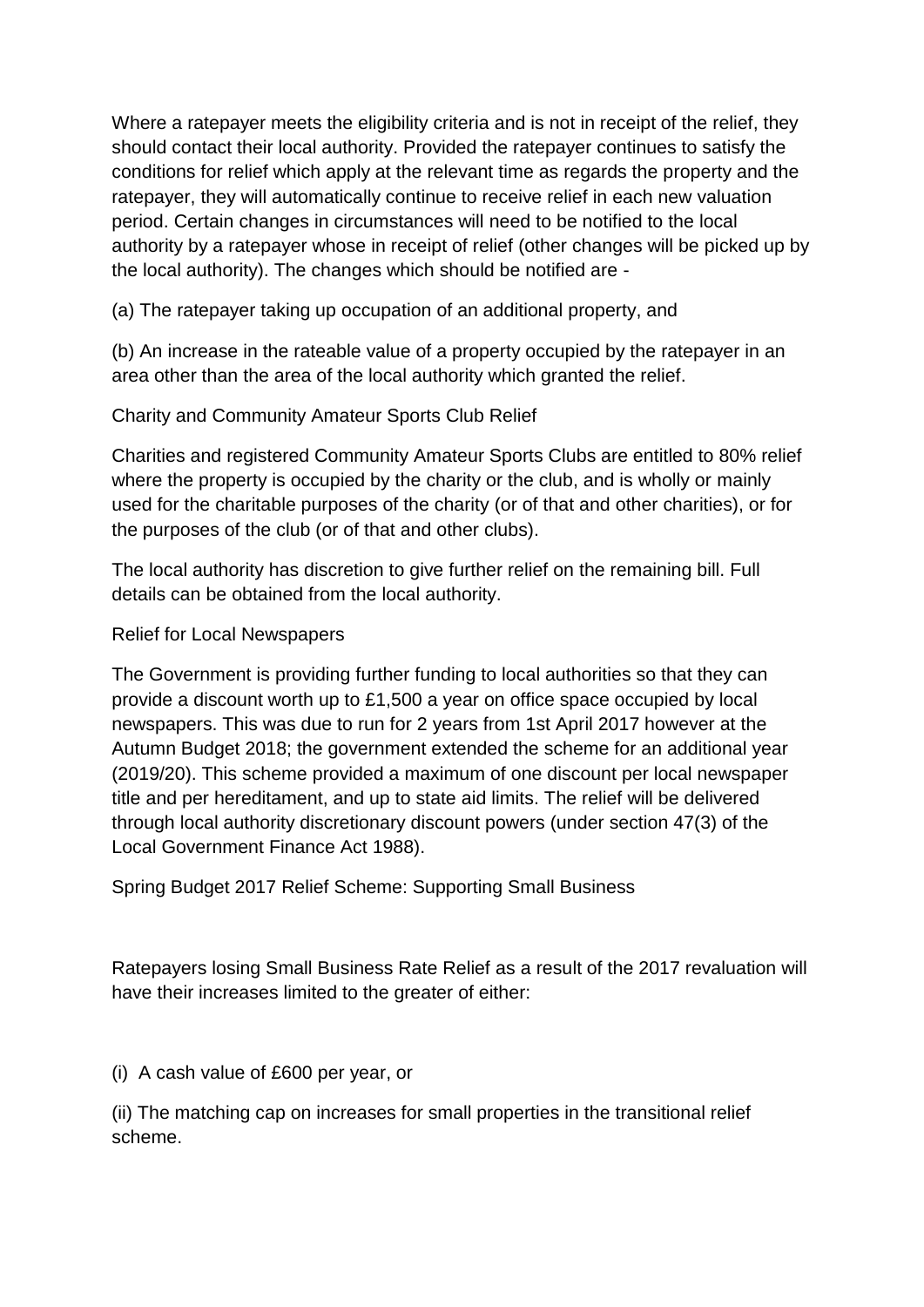This relief will run until the next revaluation in 2021 and ratepayers will receive the relief until this date or they reach what their bill would have been within the relief scheme, whichever is first.

This relief will be delivered through local authority discretionary discount powers (under section 47(3) of the Local Government Finance Act 1988). Further information can be obtained from the Council.

Spring Budget 2017 Relief Scheme: Discretionary Scheme

The Government is providing £300 million of funding to local authorities over 4 years to 31st March 2021 to provide discounts to ratepayers in their area on a discretionary basis.

Each authority has been allocated a share with which to design and implement a scheme to deliver targeted support to ratepayers. The £300m will cover the 4 years from 2017/18: £175m in 2017/18; £85m in 2018/19; £35m in 2019/20 and £5m in 2020/21.

Local authority allocations can be found at:

https://www.gov.uk/government/consultations/discretionary-business-rates-reliefscheme this relief will be delivered through local authority discretionary discount powers (under section 47(3) of the Local Government Finance Act 1988). Further information can be obtained from the Council.

Retail Discount

In the Autumn Budget 2018, the Government announced a one-third discount for eligible retail businesses with a rateable value of less than £51,000, up to state aid limits. This scheme will run for two years from April 2019. This discount will be applied to the bill after the application of any other reliefs, excluding any local discounts.

The Government has issued guidance on the operation of the scheme, which can be found at https://www.gov.uk/government/publications/business-rates-retail-discountguidance.